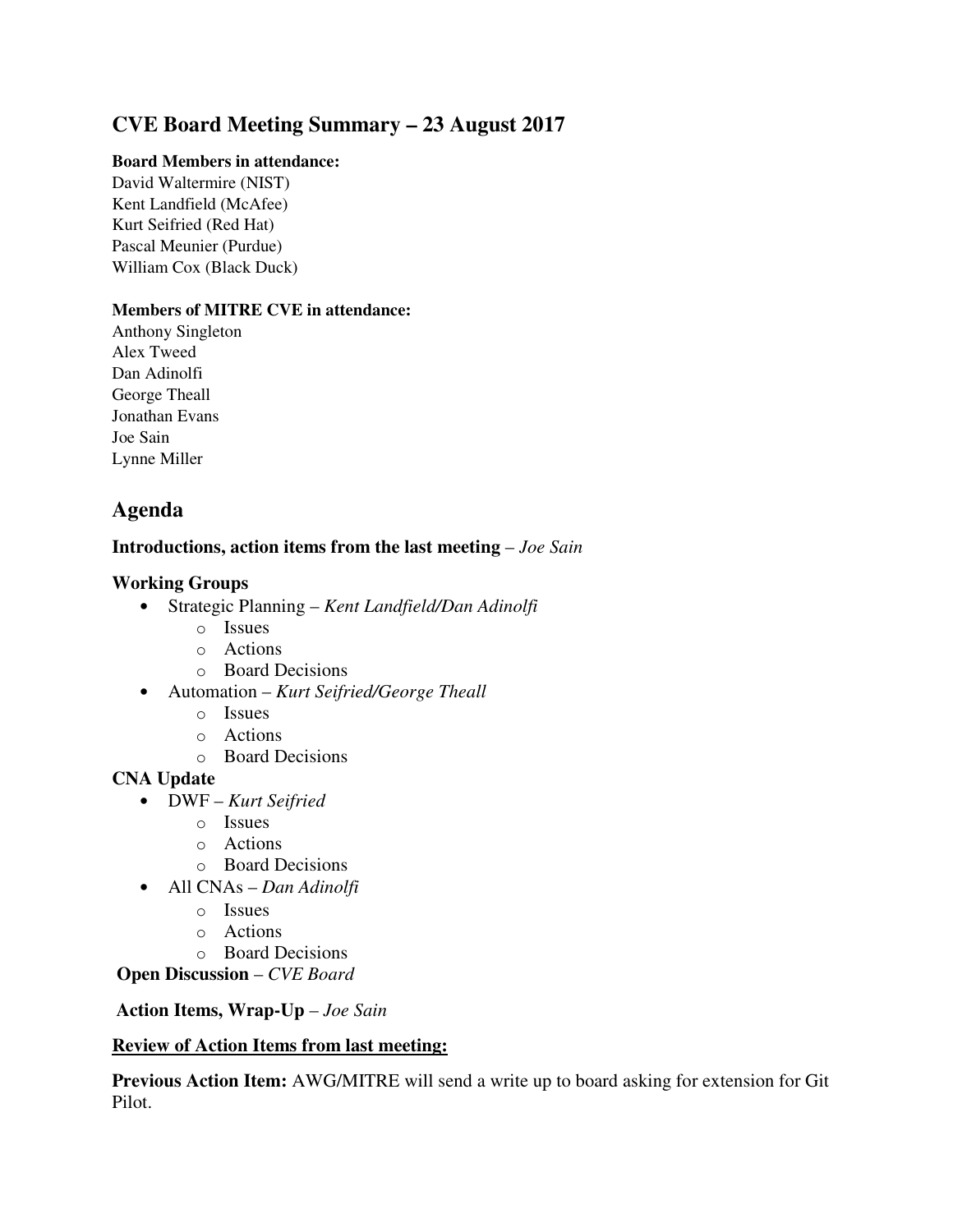**Status:** Completed.

**Issue:** Are git submissions limited to Root CNAs or do subs also have access. **Action:** The Automation Working Group will review different approaches for git pilot submissions for Roots and sub roots

**Previous Action Item:** MITRE will submit GitHub tracker issue that talks about character limits in JSON submissions.

**Status:** Completed. MITRE proposed initial limits on the description and references to start discussion. Have not heard of any issues with proposed limits. Entries needing specific formatting may be supported in future with expanded description field.

**Previous Action Item:** MITRE will send mail discussing the operational status of adding assigner field to corpus. **Status:** MITRE sent note to Board earlier this month that started this discussion.

**Previous Action Item:** AWG will work on proposal for the next phase of the project. **Status:** Still in progress.

**Previous Action Item:** Strategic working group will put together a to-do list for prioritizing Mailing list discussions.

**Status**: Replaced with new action.

**Issue:** This action item should be assigned to MITRE, not SWG.

**Action**: MITRE to send documentation and operational priorities to Board list for discussion.

#### **Agenda Items:**

#### **Strategic Planning Working Group**

**Status:** Strategic Working Group met and discussed areas for focus, especially need for Root CNA guidance, how to implement federated hierarchy, and need to address Root and sub Root properly in CNA rules.

**Issues:** None

**Actions:** None

**Decisions:** None

## **Automation Working Group**

**Status:** MITRE presented stats from first phase of git pilot. Data will be sent to Board later this week. Goals and scope of the next phase of pilot are currently being developed by MITRE.

**Discussion:** Discussion of making repository public on GitHub and the issues around potential for release of private information. It was suggested that the GitHub repository begin as private to ensure that information that is not currently in the public domain is not exposed on the repository. Private GitHub repositories must be paid on a per-user basis, and can get expensive quickly; it may be difficult to justify this expenditure.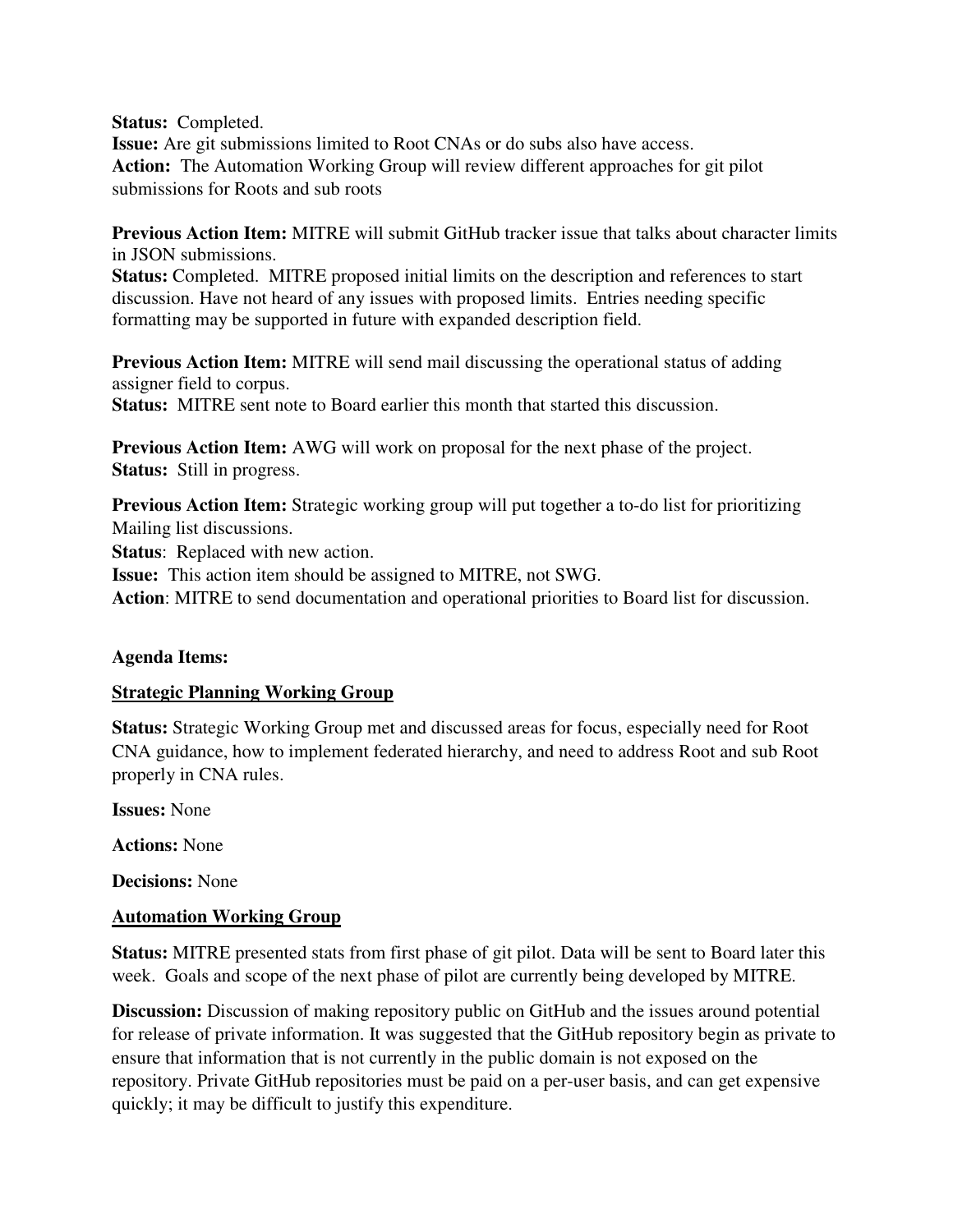**Issues:** None

**Action:** None

**Decisions:** None

#### **CNA updates**

**DWF Status –** Working through backlog**.** 

**Issue:** Need to discuss potential CNAs that would assign CVEs and provide vulnerability information to paying customers before vulnerability is made public.

**Action:** Kurt will send email to Board to start discussion around paying customers and CVE assignments.

**Decisions:** None

#### **MITRE Status**

**Status:** Airbus, Kaspersky, and QNAP have been added as CNAs.

Tom Millar requested some edits to an existing working document to make it appropriate for a wider audience. We are working with Tom Millar on editing and adding content. The document will be shared with the SWG and Board list. This documentation is to provide guidance to national level CSIRTS.

Work continues on review of CNA rules. Issues we are working through and the schedule are all on GitHub.

MITRE is working on outlines of CVE and CNA training modules. When these outlines are ready, MITRE will work with Board to further refine them.

**Issues:** None

**Action:** None

**Decisions:** None